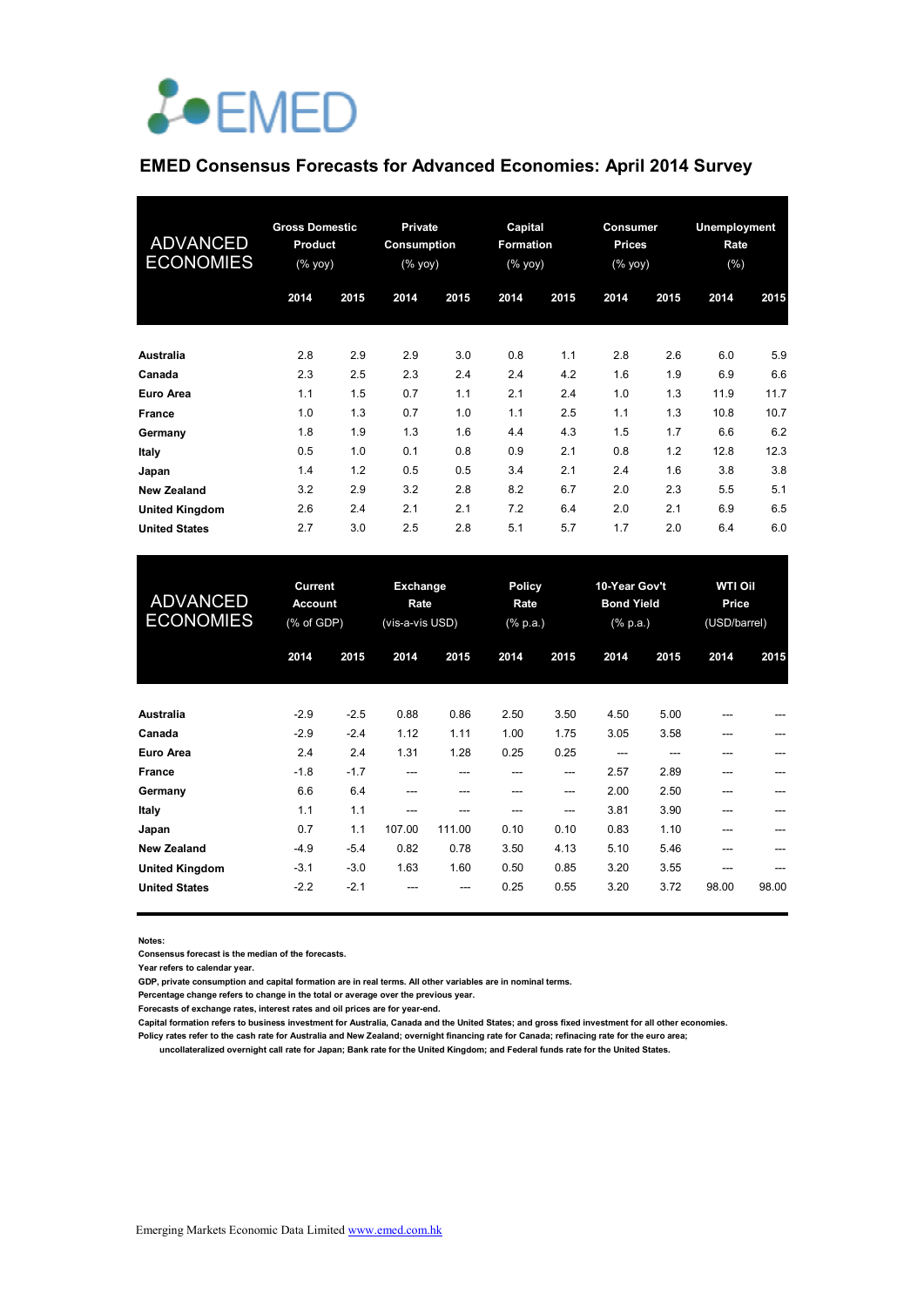

#### **EMED Consensus Forecasts for Emerging Markets: April 2014 Survey**

| <b>EMERGING</b><br><b>MARKETS</b> | <b>Gross Domestic</b><br>Product<br>(% yoy) |      | Private<br>Consumption<br>$(%$ yoy) |      | Fixed<br>Investment<br>(% yoy) |      | Consumer<br><b>Prices</b><br>(% |      | <b>Unemployment</b><br>Rate<br>(% ) |      |
|-----------------------------------|---------------------------------------------|------|-------------------------------------|------|--------------------------------|------|---------------------------------|------|-------------------------------------|------|
|                                   | 2014                                        | 2015 | 2014                                | 2015 | 2014                           | 2015 | 2014                            | 2015 | 2014                                | 2015 |
| Argentina                         | 1.3                                         | 2.5  | 2.3                                 | 2.1  | $-3.0$                         | 1.9  | 24.0                            | 24.5 | 7.6                                 | 7.5  |
| <b>Brazil</b>                     | 2.2                                         | 2.5  | 2.1                                 | 2.0  | 1.0                            | 1.8  | 5.9                             | 5.8  | 5.7                                 | 6.0  |
| Chile                             | 4.2                                         | 4.5  | 4.2                                 | 4.1  | 3.8                            | 5.2  | 3.2                             | 3.0  | 6.1                                 | 6.0  |
| China                             | 7.4                                         | 7.2  | 8.0                                 | 8.1  | 7.5                            | 7.3  | 2.8                             | 3.0  | 4.1                                 | 4.1  |
| Colombia                          | 4.5                                         | 4.5  | 4.7                                 | 4.5  | 7.1                            | 7.5  | 3.0                             | 3.0  | 9.5                                 | 9.5  |
| <b>Czech Republic</b>             | 1.9                                         | 2.5  | 1.3                                 | 1.9  | 2.3                            | 3.9  | 1.5                             | 2.0  | 7.5                                 | 6.8  |
| <b>Hong Kong</b>                  | 3.5                                         | 3.7  | 3.8                                 | 4.0  | 5.0                            | 4.4  | 3.8                             | 3.6  | 3.3                                 | 3.2  |
| Hungary                           | 2.0                                         | 2.0  | 1.4                                 | 1.9  | 3.1                            | 2.5  | 1.6                             | 3.0  | 9.9                                 | 9.3  |
| India                             | 5.0                                         | 5.6  | 4.5                                 | 5.5  | 4.1                            | 5.9  | 8.2                             | 7.5  | ---                                 | ---  |
| Indonesia                         | 5.5                                         | 5.7  | 5.1                                 | 5.3  | 4.5                            | 6.1  | 6.1                             | 5.6  | 6.2                                 | 6.1  |
| <b>Malaysia</b>                   | 5.0                                         | 5.0  | 6.3                                 | 5.5  | 7.5                            | 7.2  | 3.2                             | 3.5  | 3.1                                 | 3.1  |
| Mexico                            | 3.1                                         | 3.7  | 3.1                                 | 4.2  | 4.7                            | 6.5  | 3.9                             | 3.5  | 4.6                                 | 4.3  |
| <b>Philippines</b>                | 6.5                                         | 6.3  | 5.6                                 | 5.9  | 9.0                            | 8.3  | 4.1                             | 3.8  | 7.0                                 | 7.1  |
| Poland                            | 2.9                                         | 3.5  | 2.3                                 | 3.0  | 3.4                            | 5.0  | 1.5                             | 2.4  | 12.4                                | 10.6 |
| Russia                            | 1.9                                         | 2.4  | 2.7                                 | 2.7  | 1.9                            | 2.9  | 5.9                             | 5.3  | 5.7                                 | 5.6  |
| Singapore                         | 3.8                                         | 4.0  | 2.7                                 | 2.5  | 3.6                            | 4.8  | 2.7                             | 2.9  | 1.9                                 | 2.1  |
| South Korea                       | 3.5                                         | 3.8  | 2.9                                 | 3.1  | 4.2                            | 4.0  | 2.0                             | 2.5  | 3.1                                 | 3.1  |
| Taiwan                            | 3.2                                         | 3.5  | 2.4                                 | 2.7  | 3.5                            | 3.6  | 1.3                             | 1.8  | 4.1                                 | 4.0  |
| Thailand                          | 3.0                                         | 4.5  | 1.8                                 | 3.7  | 1.0                            | 5.5  | 2.4                             | 2.8  | 0.8                                 | 0.9  |
| Turkey                            | 2.3                                         | 3.9  | 2.2                                 | 2.9  | 3.1                            | 4.3  | 7.7                             | 6.5  | 9.7                                 | 9.8  |

|                       | Money            |                | <b>Merchandise</b> |           | <b>Merchandise</b> |      | Current        |        | Exchange        |       |
|-----------------------|------------------|----------------|--------------------|-----------|--------------------|------|----------------|--------|-----------------|-------|
| <b>EMERGING</b>       | <b>Supply M2</b> |                | <b>Exports</b>     |           | Imports            |      | <b>Account</b> |        | Rate            |       |
| <b>MARKETS</b>        |                  | (% yoy)        |                    | $(%$ yoy) | $(%$ yoy)          |      | (% of GDP)     |        | (vis-a-vis USD) |       |
|                       | 2014             | 2015           | 2014               | 2015      | 2014               | 2015 | 2014           | 2015   | 2014            | 2015  |
|                       |                  |                |                    |           |                    |      |                |        |                 |       |
| Argentina             | 20.4             | 20.1           | 1.0                | 2.0       | $-1.9$             | 3.2  | $-0.6$         | $-0.8$ | 10.00           | 13.44 |
| <b>Brazil</b>         | 13.0             | 15.0           | 5.3                | 5.6       | 4.0                | 4.6  | $-3.3$         | $-3.2$ | 2.40            | 2.58  |
| Chile                 | 13.8             | 13.0           | 4.7                | 4.3       | 3.7                | 4.2  | $-3.8$         | $-3.8$ | 535             | 545   |
| China                 | 13.0             | 12.0           | 7.7                | 7.9       | 8.0                | 8.2  | 2.1            | 2.2    | 6.05            | 5.95  |
| Colombia              | 15.1             | 14.6           | 5.3                | 5.5       | 6.6                | 7.3  | $-3.5$         | $-3.5$ | 2000            | 2000  |
| <b>Czech Republic</b> | $\overline{a}$   | $\overline{a}$ | 6.5                | 6.3       | 5.7                | 6.4  | $-1.4$         | $-1.1$ | 20.5            | 20.4  |
| <b>Hong Kong</b>      | 7.6              | 7.1            | 6.8                | 7.9       | 7.3                | 8.0  | 2.6            | 3.1    | 7.77            | 7.78  |
| Hungary               | 6.2              | 6.8            | 4.8                | 6.2       | 5.5                | 6.2  | 1.8            | 2.0    | 232             | 238   |
| India                 | 15.3             | 15.0           | 11.4               | 11.0      | 6.4                | 12.0 | $-2.6$         | $-2.9$ | 61.8            | 63.8  |
| Indonesia             | 11.0             | 11.6           | 4.8                | 5.7       | 2.5                | 4.0  | $-2.7$         | $-2.3$ | 11400           | 11405 |
| Malaysia              | 9.9              | 8.7            | 5.4                | 5.5       | 7.0                | 6.0  | 4.0            | 4.0    | 3.25            | 3.23  |
| <b>Mexico</b>         | 10.0             | 12.0           | 6.5                | 6.8       | 7.6                | 7.8  | $-1.7$         | $-1.7$ | 12.9            | 12.9  |
| <b>Philippines</b>    | 7.3              | 9.0            | 7.6                | 5.0       | 7.6                | 8.0  | 2.8            | 2.8    | 43.9            | 43.8  |
| Poland                | 6.7              | 8.6            | 5.7                | 7.2       | 5.1                | 7.0  | $-2.1$         | $-2.5$ | 3.11            | 3.17  |
| Russia                | 13.0             | 13.8           | 1.7                | 1.8       | 4.3                | 4.7  | 1.6            | 1.0    | 36.1            | 36.6  |
| Singapore             | 6.1              | 5.0            | 4.9                | 5.7       | 4.1                | 4.5  | 17.0           | 17.0   | 1.28            | 1.27  |
| South Korea           | 6.4              | 8.3            | 6.2                | 7.2       | 6.1                | 7.1  | 4.4            | 3.8    | 1050            | 1040  |
| Taiwan                | 5.6              | 5.9            | 4.6                | 6.0       | 4.0                | 5.8  | 10.0           | 9.0    | 30.0            | 29.9  |
| Thailand              | 7.5              | 9.0            | 4.4                | 6.1       | 3.2                | 5.7  | 0.4            | 0.5    | 33.3            | 33.5  |
| Turkey                | 14.6             | 18.0           | 5.9                | 5.6       | 4.0                | 5.6  | $-6.2$         | $-6.2$ | 2.20            | 2.24  |
|                       |                  |                |                    |           |                    |      |                |        |                 |       |

**Notes:** 

**Consensus forecast is the median of the forecasts.**

Year refers to calendar year except for India for which fiscal year (April to March) is used.<br>GDP, private consumption and fixed investment are in real terms. All other variables are in nominal terms.<br>Percentage change ref

Emerging Markets Economic Data Limited www.emed.com.hk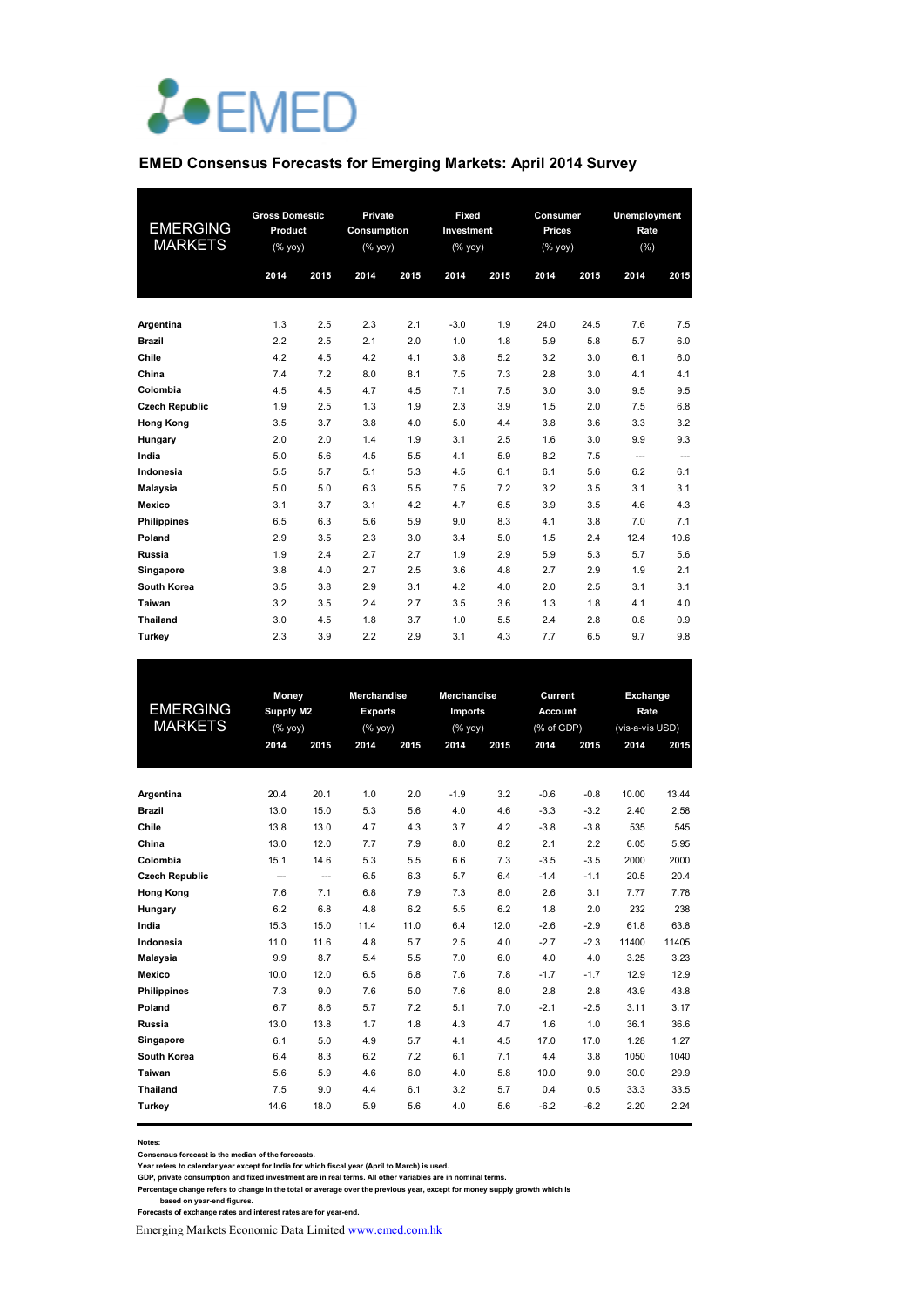

# **EMED Consensus Forecasts for the United States: April 2014 Survey**

| <b>UNITED STATES</b>                       |            | <b>Gross Domestic</b><br>Product<br>(% yoy) |            | Consumer<br><b>Prices</b><br>$(% \mathsf{Y}^{\prime }\mathsf{Y}^{\prime }\mathsf{Y}^{\prime })$ | <b>UNITED STATES</b>                              | <b>Gross Domestic</b><br>Product<br>$(% \mathsf{Y}^{\prime }\mathsf{Y}^{\prime }\mathsf{Y}^{\prime })$ |                          | Consumer<br><b>Prices</b><br>$(\%$ yoy) |                          |
|--------------------------------------------|------------|---------------------------------------------|------------|-------------------------------------------------------------------------------------------------|---------------------------------------------------|--------------------------------------------------------------------------------------------------------|--------------------------|-----------------------------------------|--------------------------|
|                                            | 2014       | 2015                                        | 2014       | 2015                                                                                            |                                                   | 2014                                                                                                   | 2015                     | 2014                                    | 2015                     |
|                                            |            |                                             |            |                                                                                                 |                                                   |                                                                                                        |                          |                                         |                          |
| <b>ABN AMRO</b>                            | 3.3        | 3.9                                         | 1.7        | 2.0                                                                                             | <b>JCER</b>                                       | 2.7                                                                                                    | 2.8                      | 2.6                                     | 2.1                      |
| <b>Action Economics</b>                    | 2.7        | 3.1                                         | 1.6        | 2.1                                                                                             | <b>KBC</b>                                        | 2.7                                                                                                    | 3.0                      | 1.6                                     | 2.1                      |
| <b>AIB Global Treasury</b>                 | 3.0        | 3.2                                         | 1.4        | 1.7                                                                                             | <b>Kiel Economics</b>                             | 2.5                                                                                                    | 3.0                      | 2.0                                     | 2.6                      |
| Allianz                                    | 2.8        | 2.8                                         | 1.8        | 2.1                                                                                             | Korea Investment & Securities                     | 2.6                                                                                                    | ---                      | 1.5                                     | $---$                    |
| <b>Asiya Investments</b>                   | 2.5        | 3.0                                         | 1.6        | 1.9                                                                                             | <b>Mesirow Financial</b>                          | 2.7                                                                                                    | 3.5                      | 1.7                                     | 1.6                      |
| <b>Bank Julius Baer</b>                    | 2.7        | 3.0                                         | 1.6        | 1.9                                                                                             | <b>Moody's Analytics</b>                          | 3.1                                                                                                    | 4.1                      | 1.8                                     | 2.0                      |
| <b>Bank of Ireland</b>                     | 2.8        | $\overline{\phantom{a}}$                    | 1.7        | $\overline{\phantom{a}}$                                                                        | Morgan Keegan                                     | 2.5                                                                                                    | $\overline{\phantom{a}}$ | 2.1                                     | $\overline{\phantom{a}}$ |
| <b>Barclays Capital</b>                    | 2.7<br>2.9 | 2.6<br>3.0                                  | 1.7<br>1.5 | 2.1<br>1.8                                                                                      | <b>Mortgage Bankers Association</b><br><b>NAR</b> | 2.5<br>2.3                                                                                             | 2.7<br>2.9               | 2.0<br>2.7                              | 2.4<br>3.6               |
| <b>BayernLB</b><br><b>BBVA</b>             | 2.5        | 2.5                                         | 2.3        | 2.4                                                                                             | <b>National Bank of Canada</b>                    | 2.8                                                                                                    | 2.9                      | 1.6                                     | 1.9                      |
| <b>BHF Bank</b>                            | 2.7        | $\overline{\phantom{a}}$                    | 1.9        | $\overline{\phantom{a}}$                                                                        | <b>Natixis</b>                                    | 2.5                                                                                                    | 2.7                      | 1.7                                     | 1.9                      |
| <b>BMO Capital Markets</b>                 | 2.7        | 3.1                                         | 1.6        | 1.9                                                                                             | <b>NIESR</b>                                      | 2.8                                                                                                    | 2.7                      | 1.3                                     | 2.0                      |
| <b>BNP Paribas</b>                         | 2.3        | 2.3                                         | 1.7        | 1.9                                                                                             | <b>NLI Research Institute</b>                     | 2.6                                                                                                    | 3.0                      | 1.5                                     | 1.8                      |
| <b>BWC Capital Markets</b>                 | 2.5        | $\overline{a}$                              | 2.0        | $\overline{\phantom{a}}$                                                                        | Nordea                                            | 3.0                                                                                                    | ---                      | 1.8                                     | $---$                    |
| <b>Capital Economics</b>                   | 2.8        | 3.0                                         | 1.5        | 2.0                                                                                             | <b>Northern Trust</b>                             | 2.7                                                                                                    | ---                      | 1.7                                     | $---$                    |
| <b>CIBC World Markets</b>                  | 2.9        | 3.1                                         | 1.8        | 2.4                                                                                             | <b>OCBC Bank</b>                                  | 2.7                                                                                                    | $\overline{\phantom{a}}$ | 1.7                                     | ---                      |
| Citigroup                                  | 2.8        | 3.1                                         | 1.4        | 1.7                                                                                             | <b>PNC</b>                                        | 2.8                                                                                                    | 2.7                      | 1.7                                     | 2.1                      |
| <b>Comerica Bank</b>                       | 2.5        | 3.3                                         | 1.6        | 1.9                                                                                             | Prometeia                                         | 2.6                                                                                                    | 2.9                      | 1.4                                     | 1.4                      |
| Commerzbank                                | 2.8        | 3.0                                         | 1.5        | 1.9                                                                                             | <b>Raymond James</b>                              | 2.9                                                                                                    | 3.1                      | 1.6                                     | 1.9                      |
| <b>Credit Agricole</b>                     | 2.7        | 3.0                                         | 1.5        | 1.9                                                                                             | <b>ROBECO</b>                                     | 2.9                                                                                                    | 3.0                      | 1.6                                     | 2.0                      |
| <b>Credit Suisse</b>                       | 2.6        | 3.0                                         | 1.6        | 1.8                                                                                             | Royal Bank of Canada                              | 2.8                                                                                                    | 3.2                      | 1.6                                     | 1.9                      |
| Daiwa Institute of Research                | 2.7        | $\overline{\phantom{a}}$                    | 2.2        | $\overline{\phantom{a}}$                                                                        | <b>Schroders</b>                                  | 3.0                                                                                                    | 3.0                      | 1.5                                     | 1.4                      |
| Danske Bank                                | 3.0        | 3.4                                         | 1.2        | 1.7                                                                                             | <b>Scotia Capital</b>                             | 2.8                                                                                                    | 3.0                      | 1.7                                     | 1.9                      |
| <b>DBS Bank</b>                            | 2.2        | 2.3                                         | 1.7        | 1.9                                                                                             | <b>Societe Generale</b>                           | 3.0                                                                                                    | 3.2                      | 1.7                                     | 2.4                      |
| Deka Bank                                  | 2.6        | 2.9                                         | 1.6        | 1.9                                                                                             | <b>Standard &amp; Poor's</b>                      | 2.8                                                                                                    | 3.2                      | 1.6                                     | 1.6                      |
| Desjardins                                 | 2.8        | 3.0                                         | 1.5        | 2.1                                                                                             | <b>Standard Chartered</b>                         | 2.4                                                                                                    | 2.7                      | 1.4                                     | 1.9                      |
| <b>DIW</b>                                 | 2.6        | 3.0                                         | 1.6        | 2.1                                                                                             | <b>TD Economics</b>                               | 2.7                                                                                                    | 3.2                      | 1.7                                     | 2.0                      |
| <b>DnB NOR</b>                             | 3.2        | 3.0                                         | 1.9        | 2.0                                                                                             | <b>UniCredit Group</b>                            | 2.6                                                                                                    | $\overline{\phantom{a}}$ | 2.5                                     | $\overline{\phantom{a}}$ |
| DZ Bank                                    | 3.2        | 3.0                                         | 1.9        | 2.3                                                                                             | <b>UOB</b>                                        | 3.0                                                                                                    | 3.2                      | 1.7                                     | 2.0                      |
| <b>Erste Group Bank AG</b>                 | 2.5        | 2.7                                         | 1.5        | 1.8                                                                                             | <b>Wells Fargo</b>                                | 2.4                                                                                                    | 3.1                      | 1.7                                     | 2.1                      |
| <b>Experian Economics</b>                  | 2.8        | 3.2                                         | 1.7        | 2.0                                                                                             |                                                   |                                                                                                        |                          |                                         |                          |
| <b>Fannie Mae</b>                          | 2.7        | 2.8                                         | 1.7        | 1.6                                                                                             |                                                   |                                                                                                        |                          |                                         |                          |
| <b>First Trust Advisors</b>                | 2.4        | 3.0                                         | 1.7        | 2.3                                                                                             | <b>CONSENSUS</b>                                  |                                                                                                        |                          |                                         |                          |
| <b>Freddie Mac</b>                         | 2.8        | 3.3                                         | 2.0        | 2.0                                                                                             | Median                                            | 2.7                                                                                                    | 3.0                      | 1.7                                     | 2.0                      |
| Handelsbanken                              | 2.7        | 2.9                                         | 1.8        | 2.1                                                                                             | Mean                                              | 2.7                                                                                                    | 3.0                      | 1.7                                     | 2.0                      |
| <b>ING</b>                                 | 3.5        | 2.9                                         | 2.0        | 2.5                                                                                             | High                                              | 3.5                                                                                                    | 4.1                      | 2.7                                     | 3.6                      |
| Intesa Sanpaolo<br><b>ITOCHU Institute</b> | 2.8<br>2.5 | 3.0<br>2.5                                  | 2.0<br>1.4 | 2.0<br>1.7                                                                                      | Low<br><b>Standard Deviation</b>                  | 2.2<br>0.2                                                                                             | 2.3<br>0.3               | 1.2<br>0.3                              | 1.4<br>0.3               |
| Continues in the next column               |            |                                             |            |                                                                                                 |                                                   |                                                                                                        |                          |                                         |                          |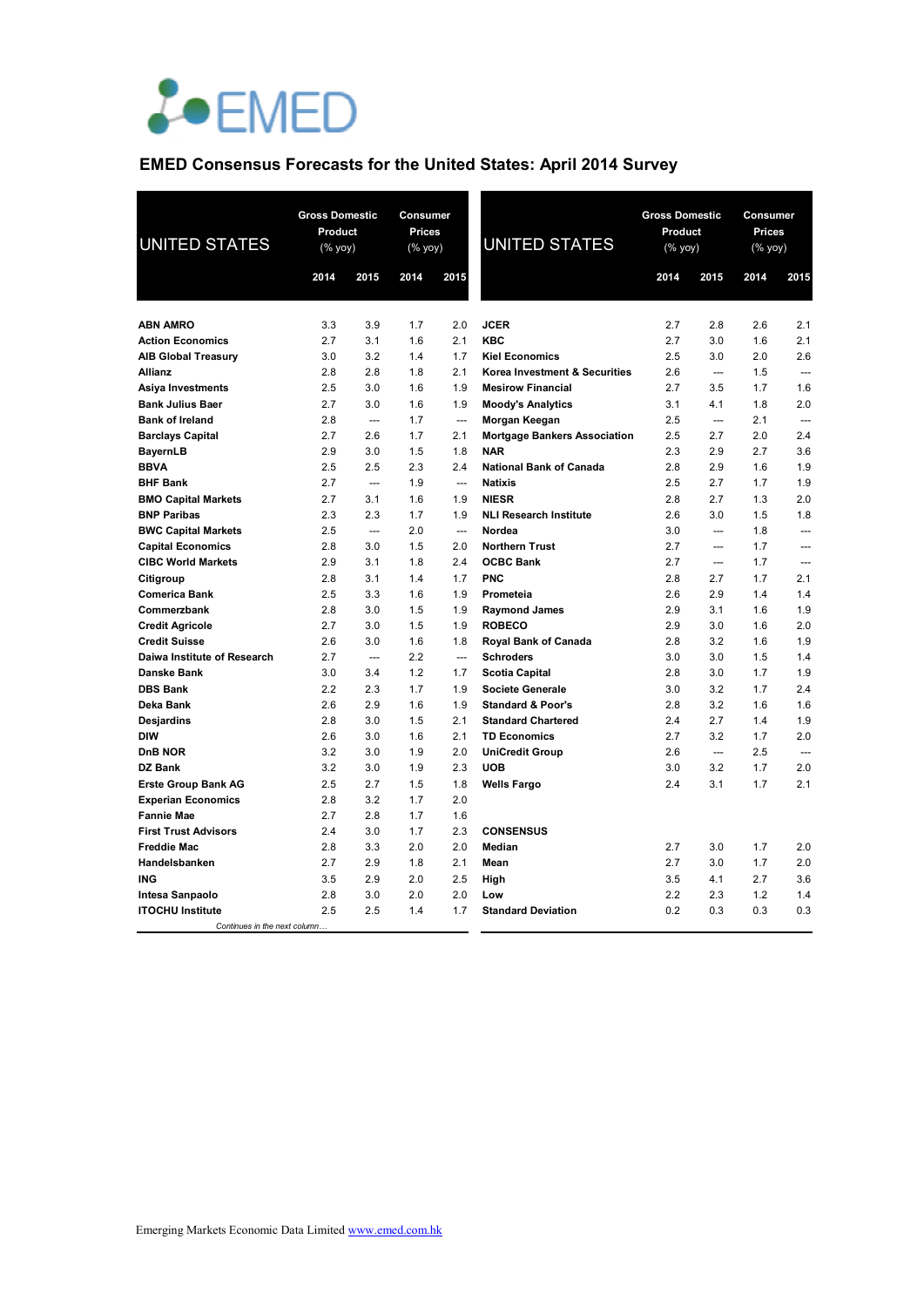

# **EMED Consensus Forecasts for the Euro Area: April 2014 Survey**

| <b>EURO AREA</b>                              |      | <b>Gross Domestic</b><br>Product<br>(% |      | <b>Consumer</b><br><b>Prices</b><br>(% | <b>EURO AREA</b>              | <b>Gross Domestic</b><br>Product<br>$(%$ yoy) |                | <b>Consumer</b><br><b>Prices</b><br>$(% \mathsf{y}\right)$ (% $\overline{\mathsf{y}\mathsf{y}}$ ) |                |
|-----------------------------------------------|------|----------------------------------------|------|----------------------------------------|-------------------------------|-----------------------------------------------|----------------|---------------------------------------------------------------------------------------------------|----------------|
|                                               | 2014 | 2015                                   | 2014 | 2015                                   |                               | 2014                                          | 2015           | 2014                                                                                              | 2015           |
|                                               |      |                                        |      |                                        |                               |                                               |                |                                                                                                   |                |
| <b>ABN AMRO</b>                               | 1.3  | 1.8                                    | 0.5  | 0.8                                    | <b>ING</b>                    | 1.1                                           | 1.5            | 1.0                                                                                               | 1.5            |
| <b>Action Economics</b>                       | 1.1  | 1.5                                    | 0.9  | 1.3                                    | <b>Intesa Sanpaolo</b>        | 1.1                                           | 1.3            | 1.1                                                                                               | 1.4            |
| <b>AIB Global Treasury</b>                    | 1.2  | 1.5                                    | 1.2  | 1.5                                    | <b>KBC</b>                    | 1.2                                           | 1.7            | 0.9                                                                                               | 1.3            |
| <b>Allianz</b>                                | 1.5  | 1.5                                    | 0.9  | 1.5                                    | <b>Kiel Economics</b>         | 1.2                                           | 1.7            | 1.0                                                                                               | 1.6            |
| <b>Asiya Investments</b>                      | 0.4  | 1.0                                    | 1.1  | 1.5                                    | Korea Investment & Securities | 1.0                                           | $\overline{a}$ | 1.5                                                                                               | $---$          |
| <b>Bank Julius Baer</b>                       | 1.1  | 1.2                                    | 1.0  | 1.3                                    | <b>Mizuho Securities</b>      | 1.2                                           | 1.3            | 0.9                                                                                               | 1.2            |
| <b>Bank of Ireland</b>                        | 1.0  | $\overline{\phantom{a}}$               | 0.9  | $\overline{\phantom{a}}$               | Monte Dei Paschi Di Siena     | 1.1                                           | 1.6            | 0.9                                                                                               | 1.4            |
| <b>Barclays Capital</b>                       | 1.3  | 1.5                                    | 0.9  | 1.1                                    | <b>Natixis</b>                | 1.0                                           | 1.1            | 0.9                                                                                               | 1.2            |
| <b>BayernLB</b>                               | 1.1  | 1.1                                    | 1.0  | 1.4                                    | <b>NIESR</b>                  | 0.8                                           | 1.5            | 1.2                                                                                               | 1.7            |
| <b>BBVA</b>                                   | 1.1  | 1.9                                    | 1.0  | 1.4                                    | <b>NLI Research Institute</b> | 1.2                                           | 1.5            | 1.1                                                                                               | 1.4            |
| <b>BHF Bank</b>                               | 1.0  | $\overline{\phantom{a}}$               | 1.8  | $\overline{\phantom{a}}$               | Nordea                        | 1.0                                           | $---$          | 1.0                                                                                               | $---$          |
| <b>BMO Capital Markets</b>                    | 1.0  | 1.1                                    | 0.8  | 1.4                                    | <b>OCBC Bank</b>              | 1.1                                           | $\overline{a}$ | 1.0                                                                                               | $\overline{a}$ |
| <b>BNP Paribas</b>                            | 1.4  | 1.6                                    | 0.7  | 1.1                                    | Prometeia                     | 1.0                                           | 1.5            | 1.0                                                                                               | 1.4            |
| <b>BWC Capital Markets</b>                    | 0.8  | $\overline{\phantom{a}}$               | 1.7  | $\overline{\phantom{a}}$               | <b>ROBECO</b>                 | 1.1                                           | 1.5            | 1.1                                                                                               | 1.4            |
| <b>Capital Economics</b>                      | 1.0  | 1.5                                    | 0.5  | 0.5                                    | Royal Bank of Canada          | 1.0                                           | 1.2            | 0.9                                                                                               | 1.2            |
| <b>CIBC World Markets</b>                     | 1.2  | $\overline{\phantom{a}}$               | 2.2  | $\overline{\phantom{a}}$               | <b>Schroders</b>              | 1.1                                           | 1.4            | 0.8                                                                                               | 1.2            |
| Citigroup                                     | 1.3  | 1.6                                    | 0.7  | 0.7                                    | <b>Scotia Capital</b>         | 1.0                                           | 1.3            | 1.1                                                                                               | 1.3            |
| Commerzbank                                   | 1.0  | 1.1                                    | 0.9  | 1.2                                    | <b>Societe Generale</b>       | 1.1                                           | 1.2            | 0.9                                                                                               | 1.2            |
| <b>Credit Agricole</b>                        | 1.1  | 1.4                                    | 0.9  | 1.3                                    | <b>Standard Chartered</b>     | 1.3                                           | 2.1            | 0.9                                                                                               | 1.2            |
| <b>Credit Suisse</b>                          | 1.3  | 1.7                                    | 0.9  | 1.2                                    | <b>TD Economics</b>           | 1.2                                           | 1.9            | 0.9                                                                                               | 1.2            |
| Danske Bank                                   | 1.3  | 1.7                                    | 0.7  | 1.0                                    | <b>UniCredit Group</b>        | 1.2                                           | ---            | 1.8                                                                                               | $\overline{a}$ |
| <b>DBS Bank</b>                               | 0.7  | 1.0                                    | 1.1  | 1.3                                    | <b>UOB</b>                    | 1.0                                           | 1.4            | 1.0                                                                                               | 1.3            |
| Deka Bank                                     | 1.2  | 1.4                                    | 1.2  | 1.5                                    | <b>Wells Fargo</b>            | 1.3                                           | 1.9            | 0.9                                                                                               | 1.4            |
| <b>DIW</b>                                    | 1.2  | 1.5                                    | 1.0  | 1.3                                    |                               |                                               |                |                                                                                                   |                |
| DnB NOR                                       | 1.3  | 1.5                                    | 1.2  | 1.5                                    |                               |                                               |                |                                                                                                   |                |
| DZ Bank                                       | 1.2  | 1.6                                    | 1.1  | 1.8                                    | <b>CONSENSUS</b>              |                                               |                |                                                                                                   |                |
| <b>Erste Group Bank AG</b>                    | 1.1  | 1.5                                    | 1.0  | 1.2                                    | <b>Median</b>                 | 1.1                                           | 1.5            | 1.0                                                                                               | 1.3            |
| <b>ETLA</b>                                   | 1.2  | 1.5                                    | 1.0  | 1.5                                    | Mean                          | 1.1                                           | 1.5            | 1.1                                                                                               | 1.3            |
| <b>EUROFER</b>                                | 1.3  | 1.8                                    | 1.3  | 1.6                                    | High                          | 1.5                                           | 2.1            | 2.2                                                                                               | 1.8            |
| <b>Freddie Mac</b>                            | 1.5  | $\overline{\phantom{a}}$               | 1.9  | $\overline{\phantom{a}}$               | Low                           | 0.4                                           | 1.0            | 0.5                                                                                               | 0.5            |
| Handelsbanken<br>Continues in the next column | 1.0  | 1.1                                    | 1.6  | 1.7                                    | <b>Standard Deviation</b>     | 0.2                                           | 0.3            | 0.3                                                                                               | 0.2            |
|                                               |      |                                        |      |                                        |                               |                                               |                |                                                                                                   |                |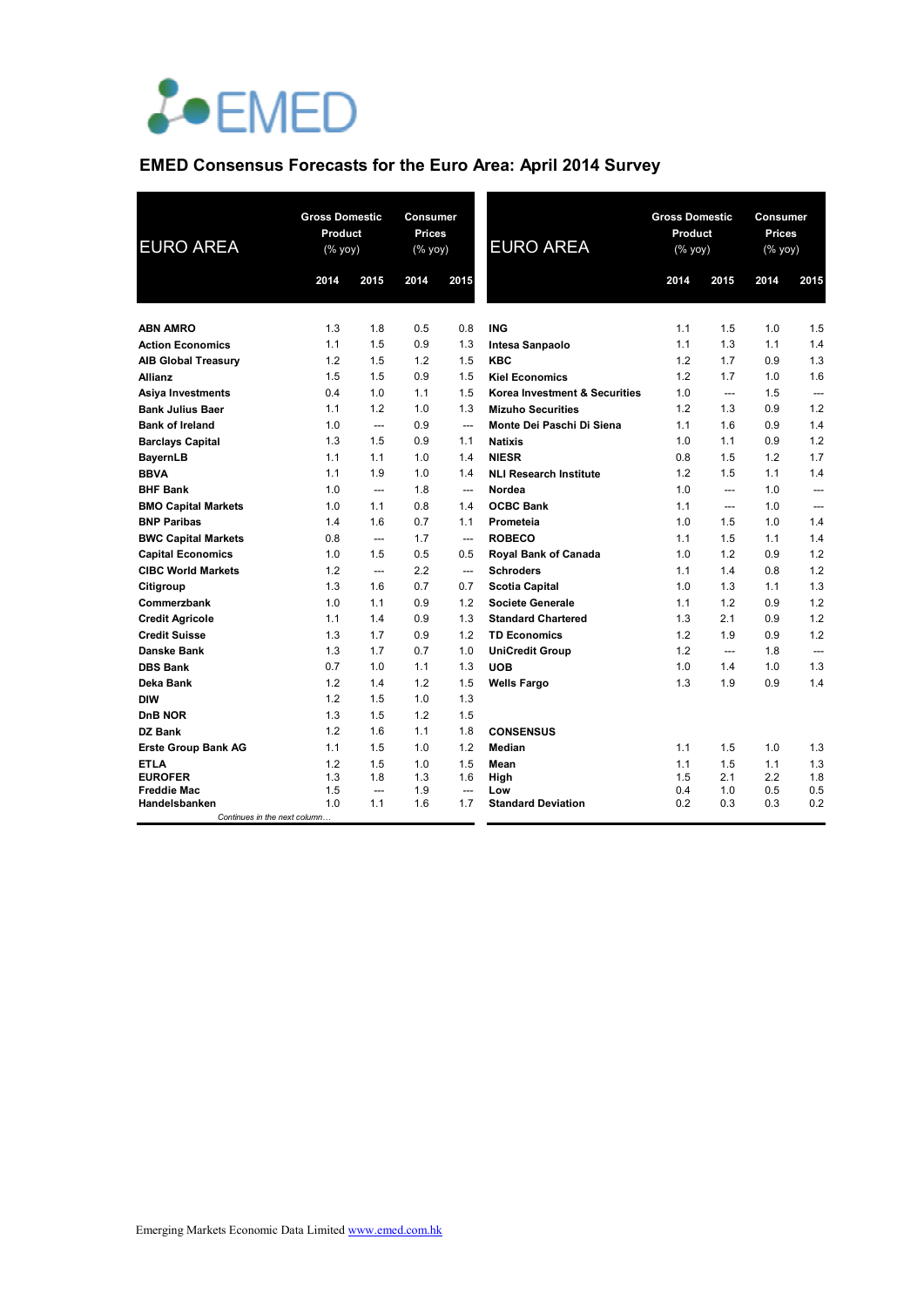

# **EMED Consensus Forecasts for Japan: April 2014 Survey**

| <b>JAPAN</b>                        | <b>Gross Domestic</b><br>Product<br>(% yoy) |                          | Consumer<br><b>Prices</b><br>$(\%$ yoy) |                | <b>JAPAN</b>                  | <b>Gross Domestic</b><br>Product<br>$(% \mathsf{Y}^{\prime }\mathsf{Y}^{\prime }\mathsf{Y}^{\prime })$ |       | Consumer<br><b>Prices</b><br>$(% \mathsf{Y}^{\prime }\mathsf{Y}^{\prime }\mathsf{Y}^{\prime })$ |                |
|-------------------------------------|---------------------------------------------|--------------------------|-----------------------------------------|----------------|-------------------------------|--------------------------------------------------------------------------------------------------------|-------|-------------------------------------------------------------------------------------------------|----------------|
|                                     | 2014                                        | 2015                     | 2014                                    | 2015           |                               | 2014                                                                                                   | 2015  | 2014                                                                                            | 2015           |
|                                     |                                             |                          |                                         |                |                               |                                                                                                        |       |                                                                                                 |                |
| <b>ABN AMRO</b>                     | 1.8                                         | 1.2                      | 1.6                                     | 1.2            | Intesa Sanpaolo               | 1.3                                                                                                    | 1.1   | 2.9                                                                                             | 1.9            |
| <b>Action Economics</b>             | 1.6                                         | 1.3                      | 2.3                                     | 1.5            | <b>ITOCHU Institute</b>       | 1.3                                                                                                    | 1.2   | 2.9                                                                                             | 1.9            |
| <b>AIB Global Treasury</b>          | 1.5                                         | 1.5                      | 2.2                                     | 1.7            | <b>JCER</b>                   | 0.9                                                                                                    | 0.5   | 2.7                                                                                             | 2.0            |
| <b>Allianz</b>                      | 1.5                                         | 1.2                      | 2.3                                     | 1.3            | <b>KBC</b>                    | 1.6                                                                                                    | 1.3   | 2.3                                                                                             | 1.8            |
| <b>Asiya Investments</b>            | 1.5                                         | 1.2                      | 2.5                                     | 1.7            | <b>Kiel Economics</b>         | 1.1                                                                                                    | 0.9   | 2.3                                                                                             | 1.5            |
| <b>Bank Julius Baer</b>             | 1.2                                         | 1.3                      | 1.6                                     | 0.9            | Korea Investment & Securities | 1.2                                                                                                    | $---$ | 2.9                                                                                             | $\overline{a}$ |
| Bank of Tokyo-Mitsubishi UFJ        | 1.3                                         | $\overline{\phantom{a}}$ | 3.3                                     | $\overline{a}$ | <b>Mizuho Securities</b>      | 0.8                                                                                                    | 1.6   | 3.0                                                                                             | 1.5            |
| <b>Barclays Capital</b>             | 1.0                                         | 1.2                      | 2.8                                     | 2.3            | <b>Moody's Analytics</b>      | 1.7                                                                                                    | 1.3   | 2.3                                                                                             | 1.4            |
| <b>BayernLB</b>                     | 1.6                                         | 1.2                      | 2.1                                     | 1.5            | <b>Natixis</b>                | 1.1                                                                                                    | 0.9   | 2.3                                                                                             | 1.4            |
| <b>BBVA</b>                         | 1.5                                         | 1.3                      | 2.1                                     | 1.5            | <b>NIESR</b>                  | 1.4                                                                                                    | 1.2   | 2.1                                                                                             | 1.8            |
| <b>BHF Bank</b>                     | 2.1                                         | $\overline{\phantom{a}}$ | 0.8                                     | $---$          | <b>NLI Research Institute</b> | 1.2                                                                                                    | 1.0   | 2.6                                                                                             | 1.6            |
| <b>BMO Capital Markets</b>          | 1.2                                         | 1.4                      | 2.4                                     | 1.3            | Nordea                        | 1.4                                                                                                    | $---$ | 2.3                                                                                             | $\overline{a}$ |
| <b>BNP Paribas</b>                  | 1.0                                         | 0.9                      | 2.9                                     | 2.0            | <b>OCBC Bank</b>              | 1.4                                                                                                    | $---$ | 2.6                                                                                             | ---            |
| <b>BWC Capital Markets</b>          | 1.6                                         | $---$                    | 1.7                                     | $---$          | Prometeia                     | 1.7                                                                                                    | 2.0   | 2.7                                                                                             | 2.0            |
| <b>Capital Economics</b>            | 1.5                                         | 1.0                      | 2.6                                     | 1.6            | <b>ROBECO</b>                 | 1.5                                                                                                    | 1.2   | 2.5                                                                                             | 1.7            |
| <b>CIBC World Markets</b>           | 2.0                                         | ---                      | 1.2                                     | ---            | <b>Royal Bank of Scotland</b> | 1.1                                                                                                    | $---$ | 3.1                                                                                             | $\overline{a}$ |
| Citigroup                           | 0.9                                         | 1.0                      | 2.9                                     | 1.6            | <b>Schroders</b>              | 1.4                                                                                                    | 1.3   | 1.9                                                                                             | 1.5            |
| Commerzbank                         | 1.8                                         | 1.5                      | 2.0                                     | 1.5            | <b>Scotia Capital</b>         | 1.4                                                                                                    | 1.2   | 1.5                                                                                             | 2.1            |
| <b>Credit Agricole</b>              | 1.6                                         | 1.2                      | 2.5                                     | 1.8            | <b>Societe Generale</b>       | 1.2                                                                                                    | 1.7   | 2.9                                                                                             | 2.0            |
| <b>Credit Suisse</b>                | 1.3                                         | 0.7                      | 2.3                                     | 1.0            | <b>Standard Chartered</b>     | 1.4                                                                                                    | 1.3   | 2.8                                                                                             | 1.6            |
| Daiwa Institute of Research         | 1.0                                         | 1.5                      | 3.0                                     | 1.5            | <b>TD Economics</b>           | 1.3                                                                                                    | 1.2   | 2.5                                                                                             | 1.7            |
| Danske Bank                         | 2.0                                         | 1.6                      | 2.8                                     | 2.2            | <b>UOB</b>                    | 2.1                                                                                                    | 2.0   | 2.2                                                                                             | 1.8            |
| <b>DBS Bank</b>                     | 1.4                                         | 1.0                      | 2.4                                     | 1.0            | <b>Wells Fargo</b>            | 1.4                                                                                                    | 1.4   | 1.5                                                                                             | 1.3            |
| Deka Bank                           | 0.9                                         | 0.6                      | 2.8                                     | 2.0            |                               |                                                                                                        |       |                                                                                                 |                |
| <b>DIW</b>                          | 1.7                                         | 1.9                      | 1.0                                     | 0.4            |                               |                                                                                                        |       |                                                                                                 |                |
| DnB NOR                             | 1.4                                         | 0.7                      | 2.4                                     | 1.6            | <b>CONSENSUS</b>              |                                                                                                        |       |                                                                                                 |                |
| DZ Bank                             | 1.4                                         | 1.5                      | 2.1                                     | 1.7            | Median                        | 1.4                                                                                                    | 1.2   | 2.4                                                                                             | 1.6            |
| <b>Erste Group Bank AG</b>          | 1.7                                         | 1.0                      | 2.9                                     | 1.9            | Mean                          | 1.4                                                                                                    | 1.2   | 2.3                                                                                             | 1.6            |
| <b>Experian Economics</b>           | 1.4                                         | 1.3                      | 2.4                                     | 1.6            | High                          | 2.1                                                                                                    | 2.0   | 3.3                                                                                             | 2.3            |
| <b>Freddie Mac</b>                  | 0.7                                         | ---                      | 0.2                                     | $\overline{a}$ | Low                           | 0.7                                                                                                    | 0.5   | 0.2                                                                                             | 0.4            |
| ING<br>Continues in the next column | 1.7                                         | 1.7                      | 2.3                                     | 1.4            | <b>Standard Deviation</b>     | 0.3                                                                                                    | 0.3   | 0.6                                                                                             | 0.4            |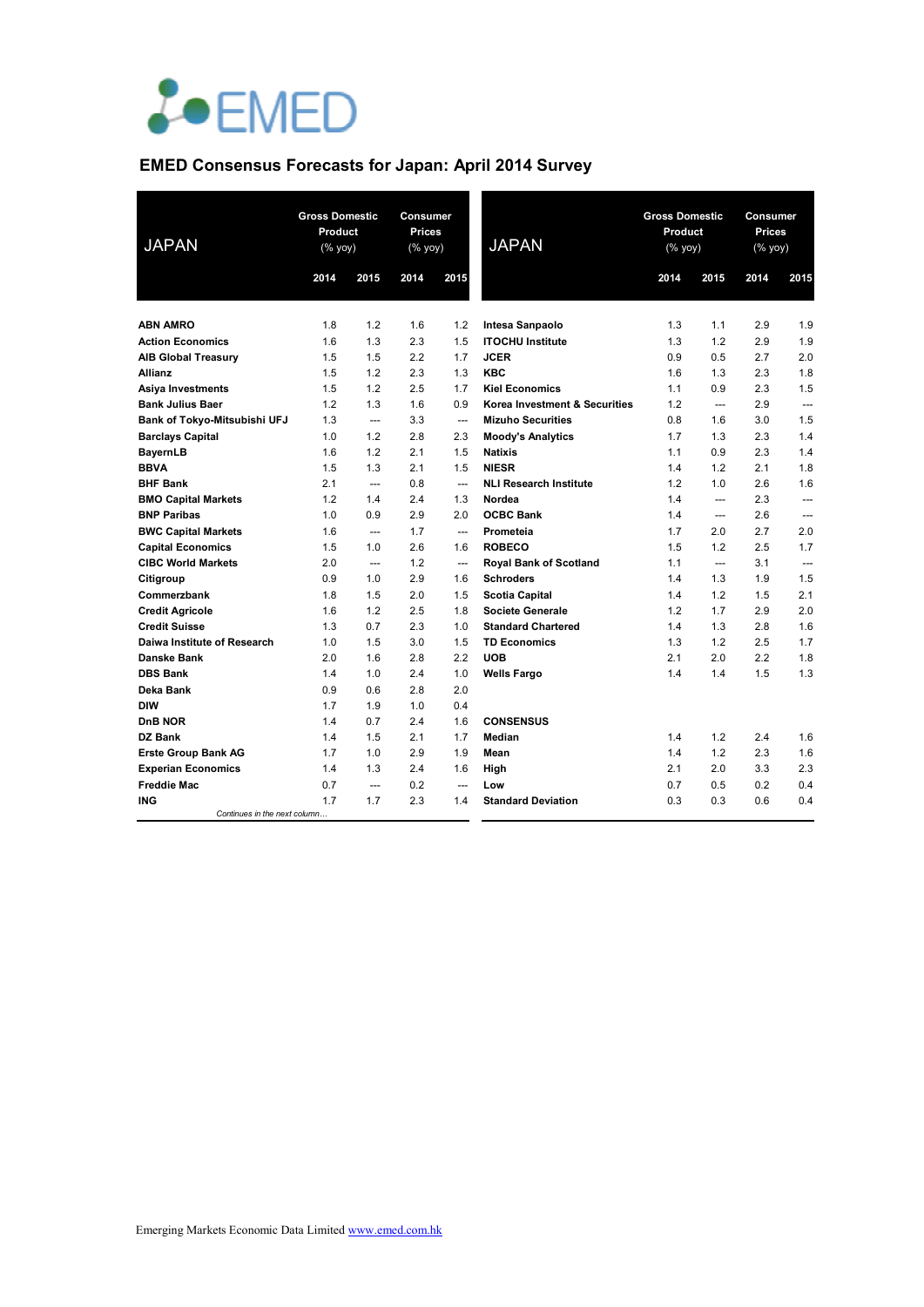

# **EMED Consensus Forecasts for China: April 2014 Survey**

| <b>CHINA</b>                                                                                                                                                                                                                                                                                                                                                                                                                                                                                                           |      | <b>Gross Domestic</b><br>Product<br>$(\%$ yoy) |      | Consumer<br><b>Prices</b><br>(% yoy) | <b>CHINA</b>                  | <b>Gross Domestic</b><br>Product<br>(% yoy) |       | Consumer<br><b>Prices</b><br>$(% \mathsf{Y}\rightarrow \mathsf{Y})$ (% yoy) |                          |
|------------------------------------------------------------------------------------------------------------------------------------------------------------------------------------------------------------------------------------------------------------------------------------------------------------------------------------------------------------------------------------------------------------------------------------------------------------------------------------------------------------------------|------|------------------------------------------------|------|--------------------------------------|-------------------------------|---------------------------------------------|-------|-----------------------------------------------------------------------------|--------------------------|
| <b>ABN AMRO</b><br><b>Action Economics</b><br><b>Allianz</b><br>Asiya Investments<br><b>Bank Julius Baer</b><br><b>Bank of East Asia</b><br><b>Barclays Capital</b><br><b>BBVA</b><br><b>BMO Capital Markets</b><br><b>BNP Paribas</b><br><b>BWC Capital Markets</b><br><b>Capital Economics</b><br>CICC<br>Citigroup<br>Commerzbank<br><b>Credit Agricole</b><br><b>Credit Suisse</b><br>Daiwa Institute of Research<br>Danske Bank<br><b>DBS Bank</b><br>Deka Bank<br><b>DIW</b><br><b>DnB NOR</b><br><b>DZ Bank</b> | 2014 | 2015                                           | 2014 | 2015                                 |                               | 2014                                        | 2015  | 2014                                                                        | 2015                     |
|                                                                                                                                                                                                                                                                                                                                                                                                                                                                                                                        | 7.5  | 7.0                                            | 2.8  | 3.2                                  | Intesa Sanpaolo               | 7.3                                         | 7.1   | 2.5                                                                         | 2.5                      |
|                                                                                                                                                                                                                                                                                                                                                                                                                                                                                                                        | 7.3  | 7.2                                            | 3.0  | 3.1                                  | <b>JP Morgan</b>              | 7.2                                         | $---$ | 2.0                                                                         | $\overline{a}$           |
|                                                                                                                                                                                                                                                                                                                                                                                                                                                                                                                        | 7.4  | 7.3                                            | 2.3  | 3.5                                  | <b>KBC</b>                    | 7.5                                         | 7.0   | 3.1                                                                         | 3.0                      |
|                                                                                                                                                                                                                                                                                                                                                                                                                                                                                                                        | 7.2  | 7.0                                            | 2.8  | 2.7                                  | <b>Kiel Economics</b>         | 7.2                                         | 7.0   | 3.0                                                                         | 3.0                      |
|                                                                                                                                                                                                                                                                                                                                                                                                                                                                                                                        | 7.0  | 6.5                                            | 2.5  | 2.5                                  | Korea Investment & Securities | 7.3                                         | $---$ | 3.0                                                                         | $\overline{a}$           |
|                                                                                                                                                                                                                                                                                                                                                                                                                                                                                                                        | 7.5  | 7.4                                            | 2.8  | 3.0                                  | <b>Moody's Analytics</b>      | 7.6                                         | 7.4   | 3.4                                                                         | 3.5                      |
|                                                                                                                                                                                                                                                                                                                                                                                                                                                                                                                        | 7.2  | 7.4                                            | 2.7  | 3.5                                  | <b>Natixis</b>                | 7.5                                         | 7.3   | 2.7                                                                         | 3.1                      |
|                                                                                                                                                                                                                                                                                                                                                                                                                                                                                                                        | 7.6  | 7.5                                            | 3.3  | 3.5                                  | <b>NIESR</b>                  | 7.2                                         | 6.9   | 2.4                                                                         | 2.6                      |
|                                                                                                                                                                                                                                                                                                                                                                                                                                                                                                                        | 7.2  | 7.3                                            | 2.6  | 3.0                                  | <b>NLI Research Institute</b> | 7.5                                         | 7.3   | 2.7                                                                         | 3.0                      |
|                                                                                                                                                                                                                                                                                                                                                                                                                                                                                                                        | 7.3  | 6.8                                            | 2.8  | 3.0                                  | Nordea                        | 7.4                                         | ---   | 3.5                                                                         | ---                      |
|                                                                                                                                                                                                                                                                                                                                                                                                                                                                                                                        | 7.2  | $---$                                          | 3.3  | $---$                                | <b>OCBC Bank</b>              | 7.5                                         | $---$ | 3.1                                                                         | $---$                    |
|                                                                                                                                                                                                                                                                                                                                                                                                                                                                                                                        | 7.3  | 7.0                                            | 3.0  | 3.5                                  | <b>Renaissance Capital</b>    | 7.0                                         | $---$ | 2.5                                                                         | $---$                    |
|                                                                                                                                                                                                                                                                                                                                                                                                                                                                                                                        | 7.3  | 7.0                                            | 2.5  | 2.6                                  | <b>ROBECO</b>                 | 7.5                                         | 7.3   | 3.0                                                                         | 3.2                      |
|                                                                                                                                                                                                                                                                                                                                                                                                                                                                                                                        | 7.3  | 7.0                                            | 2.6  | 3.2                                  | <b>Royal Bank of Scotland</b> | 7.7                                         | 8.1   | 2.3                                                                         | 3.2                      |
|                                                                                                                                                                                                                                                                                                                                                                                                                                                                                                                        | 7.3  | 6.8                                            | 3.0  | 3.5                                  | <b>Schroders</b>              | 7.1                                         | 7.3   | 2.7                                                                         | 2.9                      |
|                                                                                                                                                                                                                                                                                                                                                                                                                                                                                                                        | 7.4  | 7.0                                            | 2.7  | 3.8                                  | Scotia Capital                | 7.3                                         | 7.0   | 2.8                                                                         | 3.5                      |
|                                                                                                                                                                                                                                                                                                                                                                                                                                                                                                                        | 7.3  | 7.9                                            | 3.0  | 3.5                                  | Societe Generale              | 7.1                                         | 6.8   | 2.6                                                                         | 2.9                      |
|                                                                                                                                                                                                                                                                                                                                                                                                                                                                                                                        | 7.1  | 6.9                                            | 2.5  | 2.3                                  | <b>Standard Chartered</b>     | 7.4                                         | 7.0   | 3.3                                                                         | 3.0                      |
|                                                                                                                                                                                                                                                                                                                                                                                                                                                                                                                        | 7.4  | 7.4                                            | 2.8  | 3.0                                  | <b>UniCredit Group</b>        | 8.0                                         | $---$ | 3.5                                                                         | $\overline{\phantom{a}}$ |
|                                                                                                                                                                                                                                                                                                                                                                                                                                                                                                                        | 7.5  | 7.5                                            | 3.0  | 3.2                                  | <b>UOB</b>                    | 7.3                                         | 7.3   | 3.1                                                                         | 3.0                      |
|                                                                                                                                                                                                                                                                                                                                                                                                                                                                                                                        | 7.6  | 7.4                                            | 2.4  | 2.7                                  | <b>Wells Fargo</b>            | 7.5                                         | 7.1   | 2.5                                                                         | 3.0                      |
|                                                                                                                                                                                                                                                                                                                                                                                                                                                                                                                        | 7.6  | 7.2                                            | 0.9  | 2.8                                  |                               |                                             |       |                                                                             |                          |
|                                                                                                                                                                                                                                                                                                                                                                                                                                                                                                                        | 7.3  | 7.0                                            | 3.0  | 3.5                                  |                               |                                             |       |                                                                             |                          |
|                                                                                                                                                                                                                                                                                                                                                                                                                                                                                                                        | 7.5  | 7.2                                            | 2.9  | 3.6                                  |                               |                                             |       |                                                                             |                          |
| <b>Erste Group Bank AG</b>                                                                                                                                                                                                                                                                                                                                                                                                                                                                                             | 7.5  | 7.3                                            | 3.0  | 3.0                                  | <b>CONSENSUS</b>              |                                             |       |                                                                             |                          |
| <b>Experian Economics</b>                                                                                                                                                                                                                                                                                                                                                                                                                                                                                              | 7.5  | 7.5                                            | 3.1  | 3.3                                  | Median                        | 7.4                                         | 7.2   | 2.8                                                                         | 3.0                      |
| <b>Freddie Mac</b>                                                                                                                                                                                                                                                                                                                                                                                                                                                                                                     | 7.8  | ---                                            | 4.2  | $---$                                | Mean                          | 7.4                                         | 7.2   | 2.8                                                                         | 3.1                      |
| Handelsbanken                                                                                                                                                                                                                                                                                                                                                                                                                                                                                                          | 7.3  | 7.0                                            | 3.2  | $---$                                | High                          | 8.0                                         | 8.1   | 4.2                                                                         | 3.8                      |
| <b>ICBC</b> International                                                                                                                                                                                                                                                                                                                                                                                                                                                                                              | 7.5  | 7.3                                            | 3.4  | 3.2                                  | Low                           | 7.0                                         | 6.5   | 0.9                                                                         | 2.3                      |
| ING                                                                                                                                                                                                                                                                                                                                                                                                                                                                                                                    | 7.5  | 7.5                                            | 2.6  | 2.6                                  | <b>Standard Deviation</b>     | 0.2                                         | 0.3   | 0.5                                                                         | 0.3                      |
| Continues in the next column.                                                                                                                                                                                                                                                                                                                                                                                                                                                                                          |      |                                                |      |                                      |                               |                                             |       |                                                                             |                          |